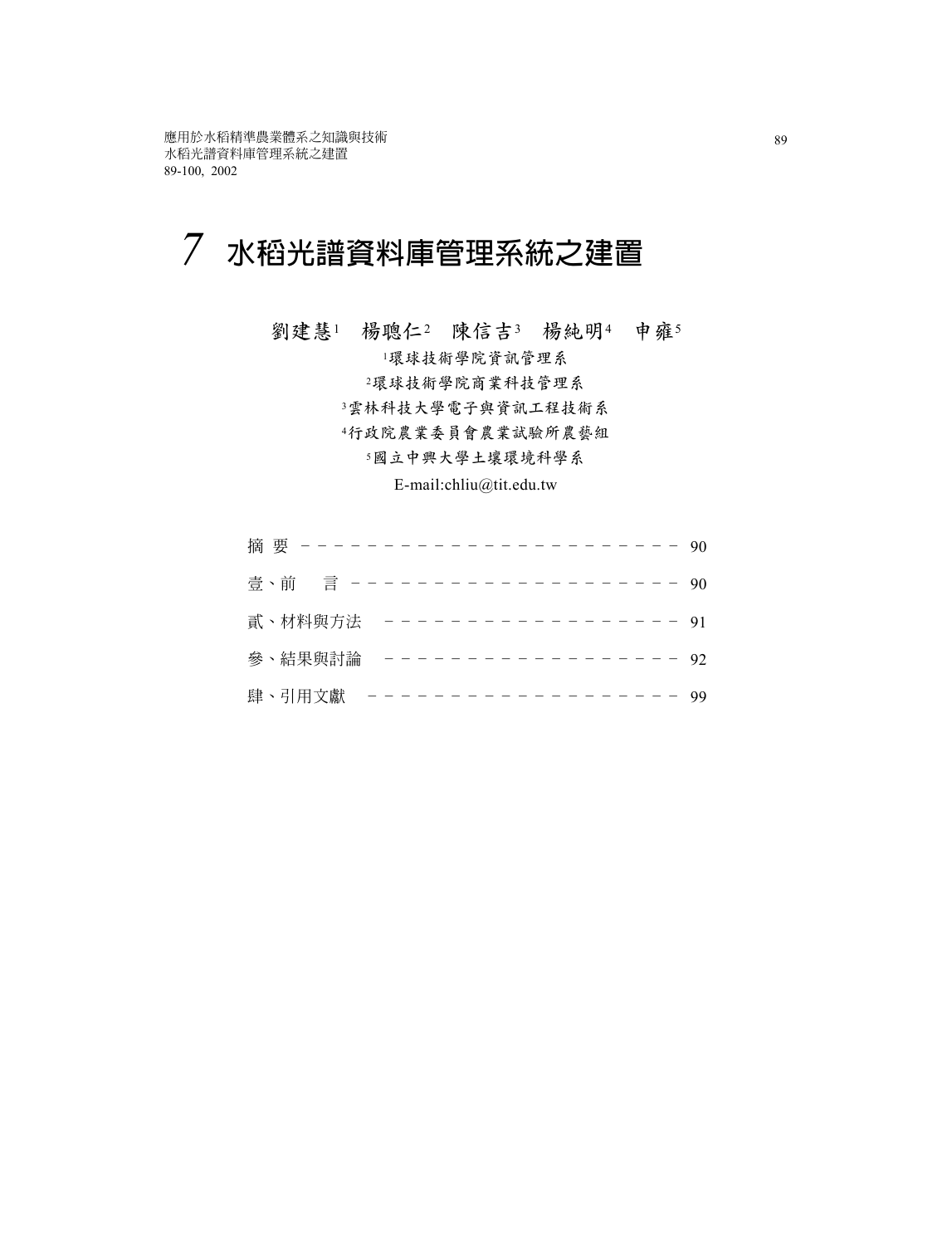#### **水稻光譜資料庫管理系統之建置** *7*

**劉建慧**<sup>1</sup> **楊聰仁**<sup>2</sup> **陳信吉**<sup>3</sup> **楊純明**<sup>4</sup> **申雍**<sup>5</sup>

<sup>1</sup>**環球技術學院資訊管理系**

<sup>2</sup>**環球技術學院商業科技管理系**

<sup>3</sup>**雲林科技大學電子與資訊工程技術系**

<sup>4</sup>**行政院農業委員會農業試驗所農藝組**

<sup>5</sup>**國立中興大學土壤環境科學系**

E-mail:chliu@tit.edu.tw

#### **摘 要**

精準農業計畫之有效執行,仰賴不同資料之整合。資料庫管理系統是 一個兼具管理、分析之工具。本文旨在介紹近地面水稻光譜資料庫系統之 建置。本系統的架構規劃是以web為環境,以client-server為架構,適用於 2-Tier或3-Tier的架構。研究步驟包括:1.需求分析、2. 資料庫設計、3. 程 式設計、4. 介面設計、5. 測試及安裝。本應用系統以HTML+ASP plus為設 計的工具,後端資料庫以MS SOL 2000為資料庫管理系統系統架構。系統 功能包括:1. 系統管理、2. 資料新增/刪除、3.資料查詢。嘗試藉由建立此 基礎光譜資料庫,以利後續相關水稻生長、逆境(病蟲害、雜草、旱害等) 及產量之監測與估測技術研究。

**關鍵詞:**光譜資料庫、精準農業、client-server。

### **壹、前言**

近地面光譜之量測,不僅是實地了解 及推測農作物生長之必要工作,其更是用 以應用遙感探測技術之於精準管理水稻生 長及監測之不二法門。近年來已有多位學 者研究相關植被光譜反射率與其生長之課 題。例如,有關理論研究太陽光於植被之 輻射傳遞問題(Myneni *et al*. 1989);有關反 演植被葉片指數問題(Goel, 1989);有關水

稻光譜之量測(Su and Yang, 1998);更有為 數眾多之研究於水稻分類(陳等,1995; 吳等,2000;劉等,2000)。上述研究均 說明一共同點,就是不同生長(育)及其所 處環境狀態之水稻光譜,隨電磁波譜波長 而改變,因此學者能根據量測反射光譜, 反演水稻及其環境之特性。根據以上之說 明,相關之水稻光譜量測實為精準農業研 究之基礎。

資料是珍貴的,資訊是有價的。尤其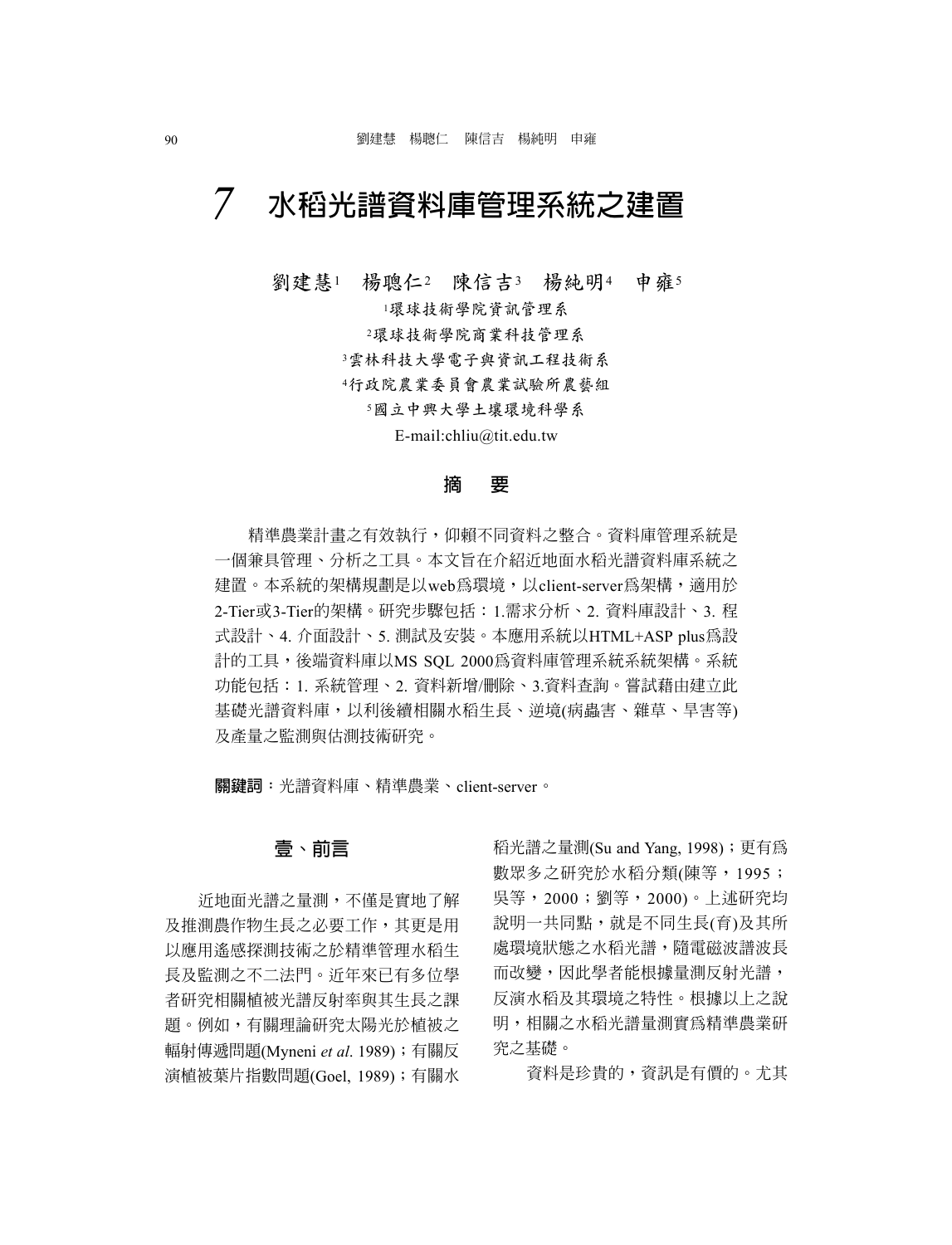是邁入知識經濟之21世紀,有效管理及應 用資訊更是國力之表徵。為了有效管理上 述近地面水稻光譜資料庫,一個完善之近 地面水稻光譜資料庫管理系統是必須的。 其必須有下列優點(曾,1998):(1)能夠有 組織地將資料儲存起來,並具備快速的資 料存取技巧;(2)能有效管理資料庫的綱要 (Metadata);(3)減少大量重複儲存之資 料;(4)及時得到最新資料;(5)減少不一致 之資料;(6)資料得以共享;(7)資料具有保 密性;(8)提供相關決策支援。

本研究目的在於建置近地面水稻光譜 資料庫系統。嘗試藉由建立此基礎光譜資 料庫,使得成為精準農業中之關鍵資料 庫,用以支援不同後續水稻精準管理應 用。

# **貳、材料與方法**

#### **一、 系統規劃**

為能提供散居各處的研究人員把取得 的光譜資料,經由網頁的介面傳送到資料 庫,然後進行處理。並提供各研究人員查 詢資料庫內容,達到資料共享的目的。因 此,本系統的架構規劃是以web為環境,以 client-server為架構,適用於2-Tier或3-Tier 的架構。規劃架構如圖1:

#### **二、 研究步驟**

1. 需求分析

分析原有資料格式、資料項目、資料



圖1. 近地面水稻光譜資料庫系統架構。

欄位、使用操作模式、及使用者介面。

#### 2. 資料庫設計

依據需求分析結果設計SQL資料庫之 資料表格及欄位格式。

3. 程式設計

依據操作模式,資料處理需求進行檔 案上傳、轉檔以及寫入資料庫的處理程式 設計。

#### 4. 介面設計

依據使用者操作模式,設計符合使用 者需求的操作介面。

5. 測試及安裝

系統設計完成後,進行系統測試,測 試後即進行安裝。

#### **三、 研究工具**

本計劃所使用的主要工具如下:

- 1. 應用系統以HTML+ASP plus為設計的 工具
- 2. 後端資料庫以MS SQL 2000為資料庫管 理系統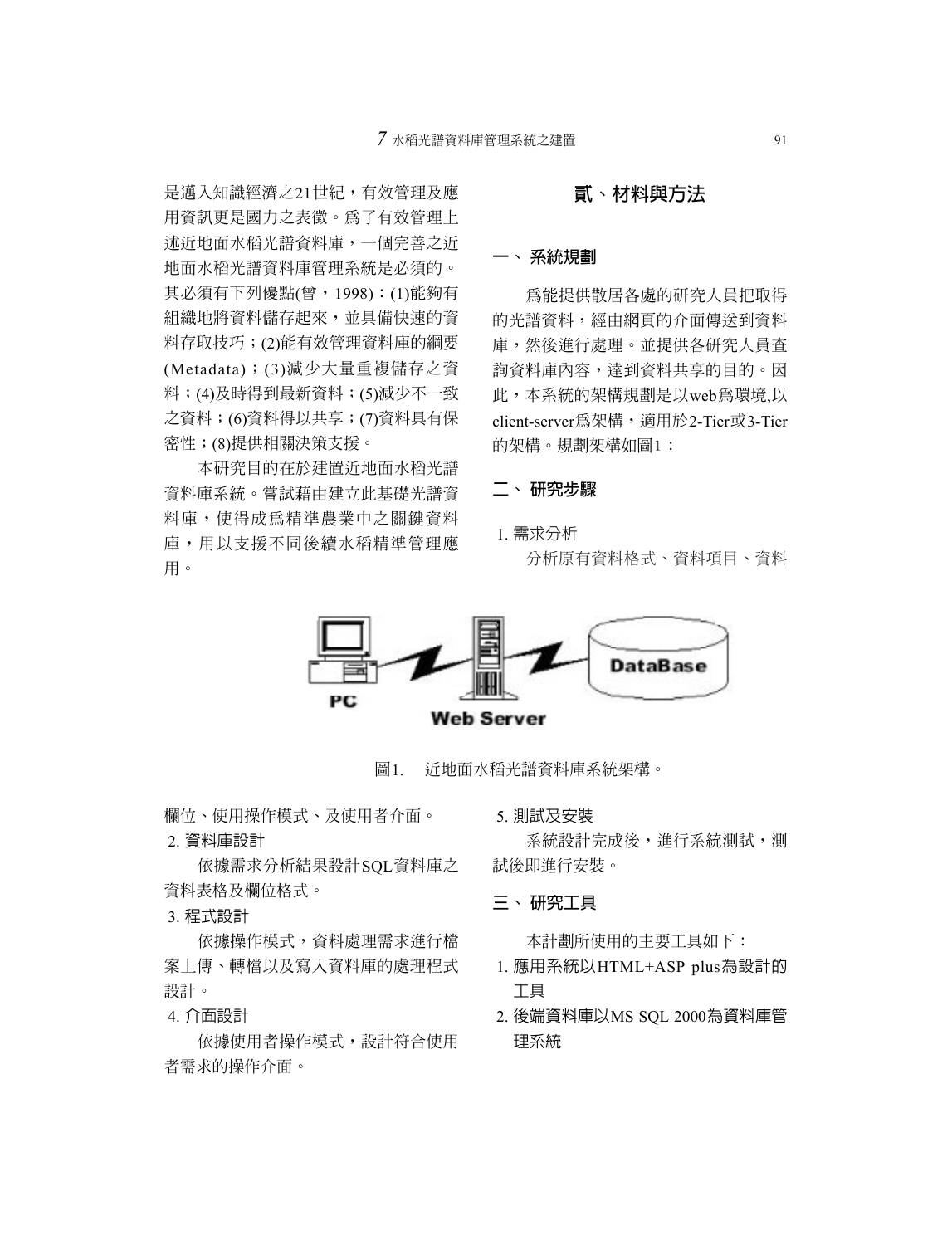#### **參、結果與討論**

根據上述方法,本研究開發近地面水 稻光譜資料庫系統,其系統架構及系統功 能為:

#### **一、 光譜資料庫系統作業流程如圖2**

使用者必須先登入系統,系統到會員 資料庫比對使用者帳號看他是屬於什麼角 色,如果是系統使用者,他可以針對會員 資料庫執行使用者帳號的新增,刪除及修 改動作(系統使用者只能有一個帳號),另 外系統使用者也可以針對選項資料庫作新 增刪除資料選項的動作。

系統使用者開始使用系統,他可以上

傳資料檔案,並計算處理資料將資料存入 LI-COR或GER資料庫。不論系統使用 者,或一般使用者都可以針對LI-COR或 GER資料庫作資料的查詢,以及匯出檔案 的動作。

# **二、系統藉由登入畫面**(**圖3**)**判斷登入到 哪個畫面,執行哪些功能,系統內 主要分成三種角色﹕**

#### 1. 系統管理者

系統管理者可以藉由顯示帳號畫面 (圖4)的頁面選取需要修改或刪除的帳號, 接下來可以針對某個帳號做刪除或修改(圖 5)。如六所示系統可以輸入使用者名稱, 密碼,查詢密碼,匯出密碼,以及E-Mail



#### 圖2. 光譜資料庫系統作業流程。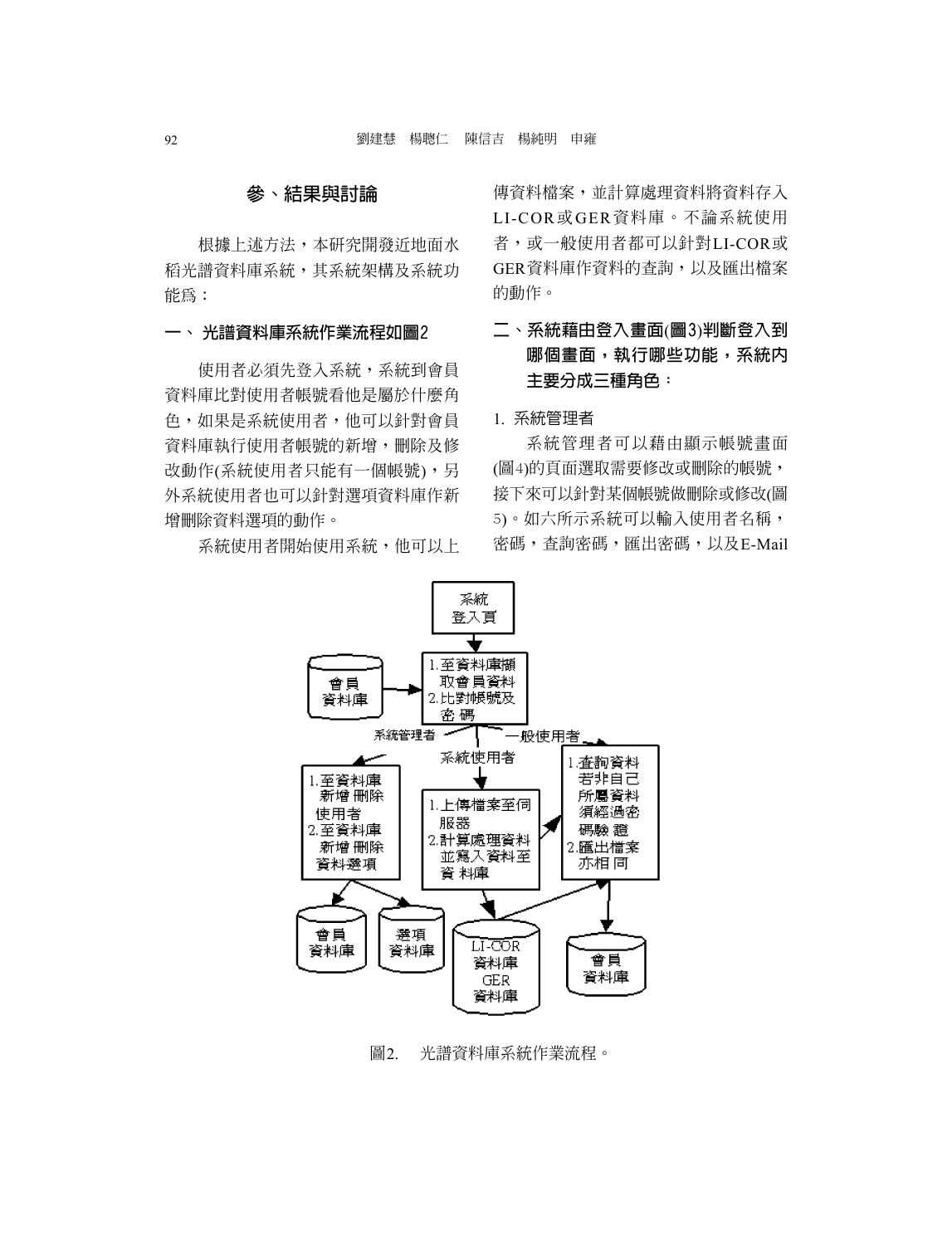

圖3. 光譜資料庫系統登入頁。



圖4. 系統管理者(選擇欲刪除或修改帳號)畫面。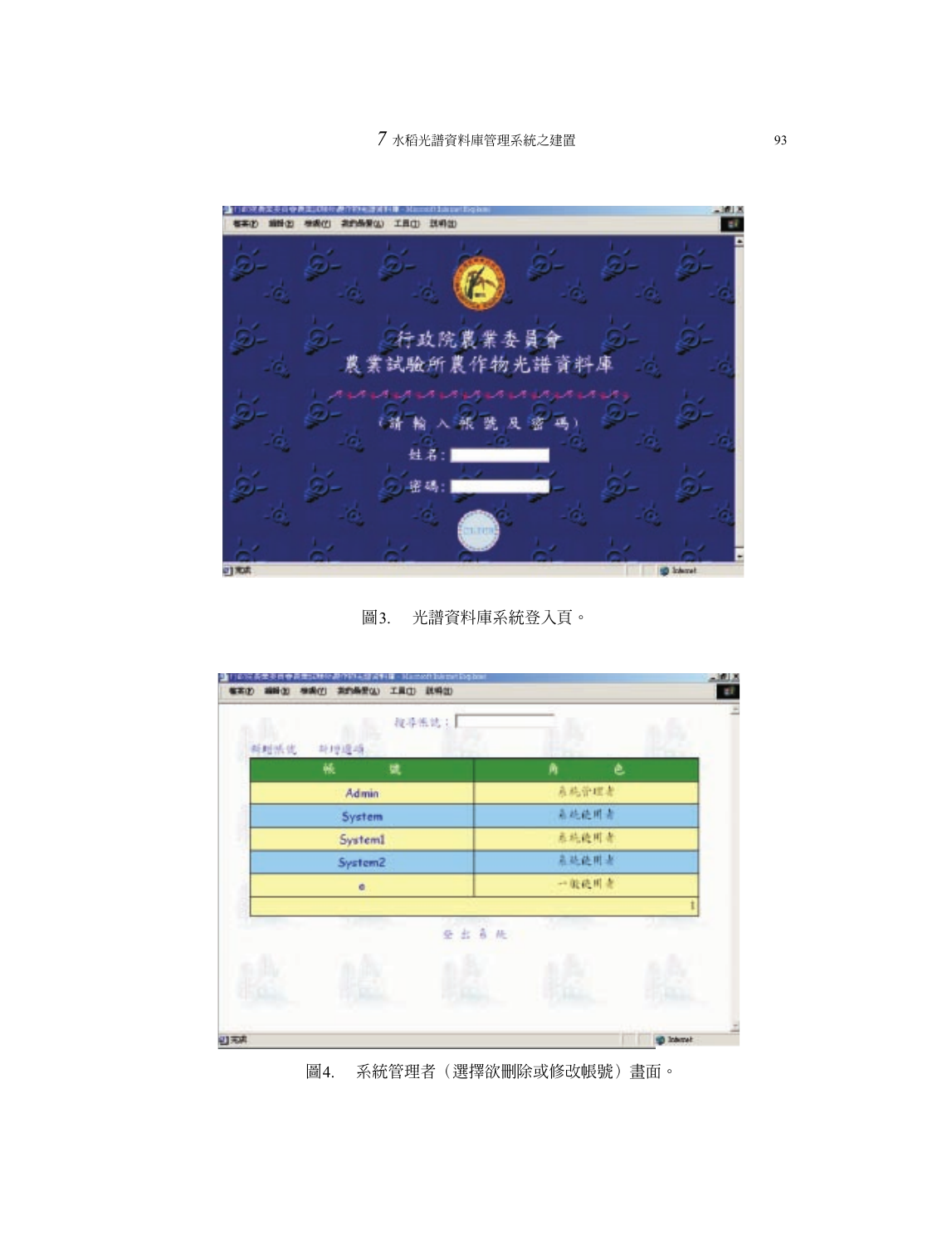| 预确仪<br>柳树田<br>福東山 | <b>判的母亲(A)</b><br>工具(I) 款项(I) |                  | $-1012$           |
|-------------------|-------------------------------|------------------|-------------------|
|                   |                               | System           |                   |
|                   | 使用者名稱                         | <b>System</b>    |                   |
|                   | 登入窗碼                          | 170 Em           |                   |
|                   | 童調密碼                          | ayama.           |                   |
|                   | 医出密码                          | system.          |                   |
|                   | E-Mail                        | nd08901nc.gov.hr |                   |
|                   | 角色                            | 系統使用者            |                   |
|                   | <b>RE 72:</b>                 | 更新               |                   |
| 四光的               |                               | 系统管理页 登出系统       | <b>D</b> Internet |

圖5. 系統管理者(執行新增刪除帳號)畫面。

|   |       | 新增帳號    |  |
|---|-------|---------|--|
|   |       |         |  |
|   | 德则者名称 |         |  |
|   | 能差空码  |         |  |
|   | 直线资码  |         |  |
|   | 延右世界  |         |  |
|   | 后面计   |         |  |
| B | 商店    | 不証反用者 = |  |
|   | 新港    | 重新設定    |  |

圖6. 系統管理者(執行新增帳號)畫面。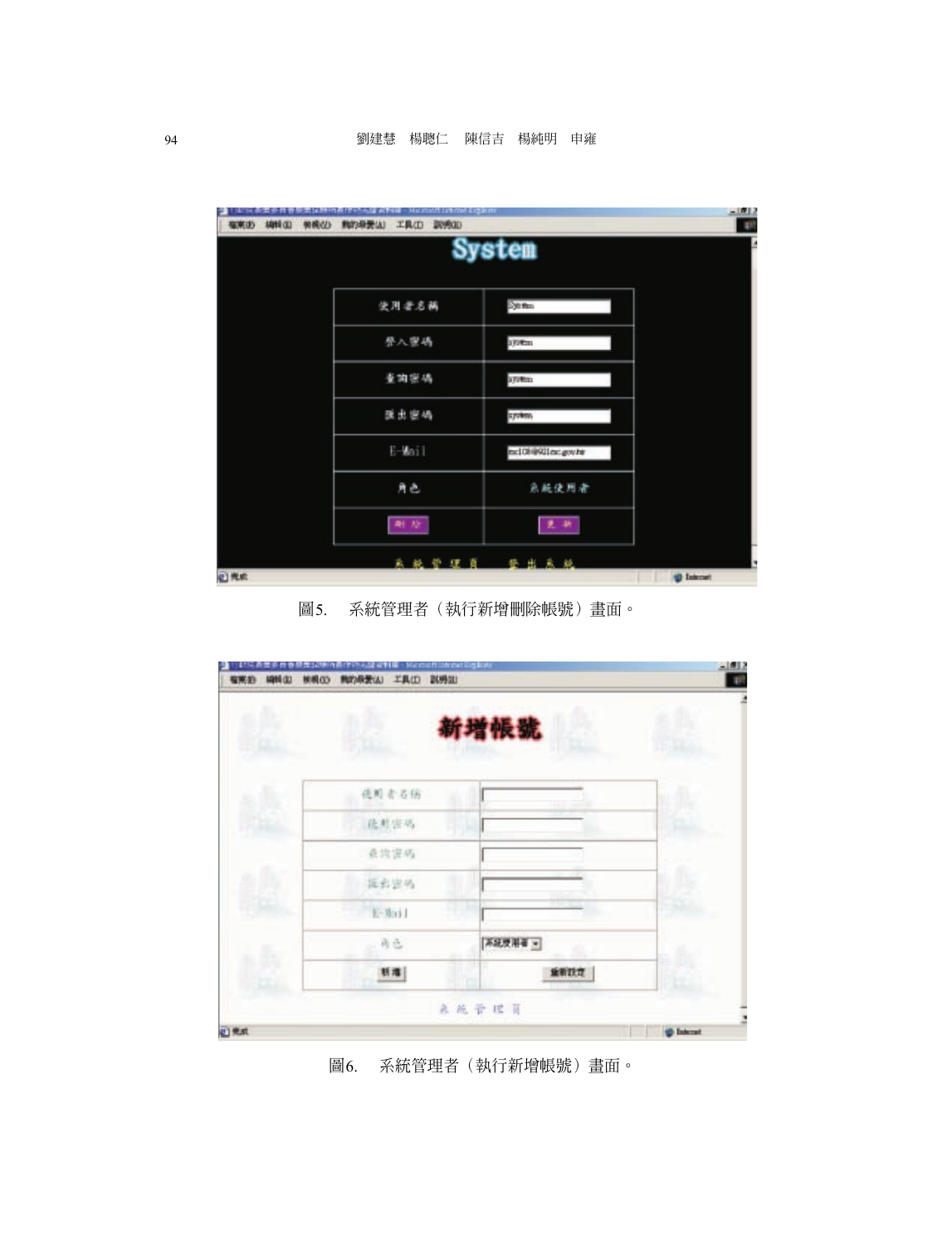| Crops                                                                 |     | Genotype | Unit                         | Treatment |  |  |
|-----------------------------------------------------------------------|-----|----------|------------------------------|-----------|--|--|
| Crops                                                                 |     | Crops 2  | 材地                           |           |  |  |
| TN3-d7模像 67键<br>TK-R细模主號<br>TE-2整模 9端<br>TE 14/歪便 14號<br>TE-16/愛愛 16號 |     | ۰        | <b>Balanan</b><br>3 F  <br>c |           |  |  |
| 動作                                                                    | NO. |          | <b>Crops</b>                 |           |  |  |
| 田所                                                                    | to. | 旧山 水棉    |                              |           |  |  |
| 田町                                                                    | 1%  |          | Americate 先差                 |           |  |  |
| <b>Hill</b>                                                           | 13  |          | 海门加厂系票                       |           |  |  |
| <b>HIP</b>                                                            | и   |          | Soybean/天皇, 七县               |           |  |  |
| NH                                                                    | 15  |          | Peanut/花生                    |           |  |  |
|                                                                       |     |          |                              | 12        |  |  |

圖7. 新增刪除資料選項畫面。



圖8. 系統使用者(上傳檔案並建立資料)畫面。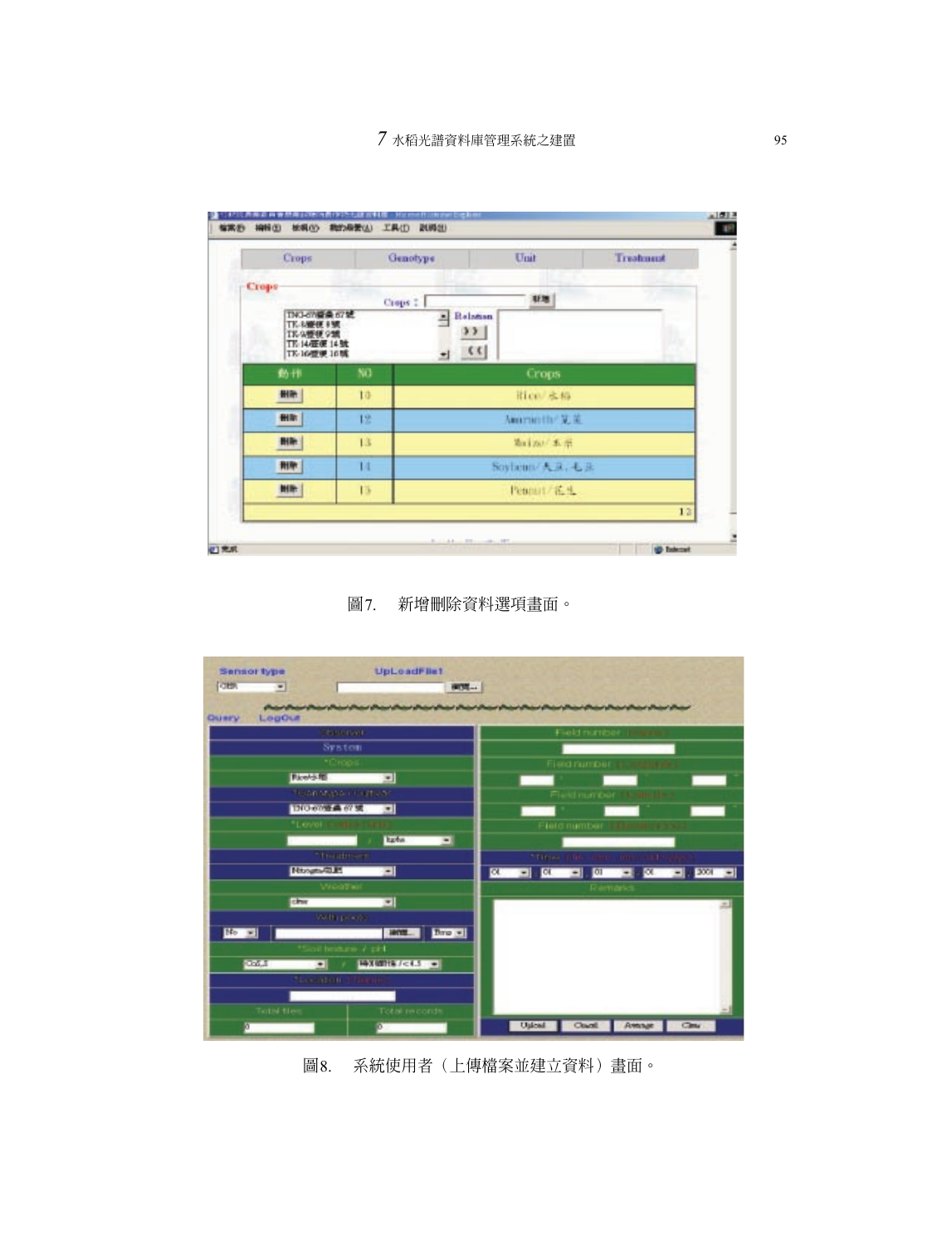| Lipicard<br>LagOut             |                        |              |                     |              |  |
|--------------------------------|------------------------|--------------|---------------------|--------------|--|
| <b>ISD German</b>              |                        |              |                     | ᅴ            |  |
| <b>Crops</b>                   | $ J\phi\phi  = \pi$    |              |                     | 킈            |  |
| infacility pain of Conditional | [44]                   |              |                     | 킈            |  |
| Level (Unitary)                | [Fe/H]                 | $-1$         | Licolat (Vision)    | $< -1$       |  |
| Treatment                      | $[444 - 1]$            |              |                     | ᅴ            |  |
| <b>Welcommunity</b>            | Paul #1                |              |                     | 回            |  |
| Sigitte stuffe                 | deal will              |              |                     | 司            |  |
| $2 + 4$                        | $[484 - 1]$            |              |                     | ᅬ            |  |
| Loratton                       | P(A A)                 |              |                     |              |  |
| Field number ( Name)           | $Poul\_m$              | $-121$       | Find readbor.       | $-99.21$     |  |
| Longitude                      | $ $ dual $ $ $\pi$ $ $ | $-1 - 1$     | Lincinate           | $-100$       |  |
| Longitude                      | $ d$ and $ $ and $ $   | $= 100$      | Longitade           | $+1 + 1$     |  |
| <b>Longitude</b>               | Post #1                | $-1 - 1$     | Libricative         | <b>B</b> 21  |  |
| Lertificiales                  | deal at                | $-1 - 1$     | Lattade             | $-1$         |  |
| Luthucky.                      | $ 4453\rangle =$       | $= -20.1$    | Listhmatic          | $= 1 + 1$    |  |
| Latitude                       | $P(n) = 1$             | $-11$        | Listude             | $ E  =  E $  |  |
| Elevation.                     | $\sqrt{2}$             | $-1 - 1$     | Lintisde            | (1, 1, 1)    |  |
| Winterverseer (GHT)            | $\sigma$ and $\pi\pi$  | $-14.1$      | Wilders Lamph       | 4.14         |  |
| <b>Fiellectores</b>            | $ dual = 1$            | $-1 - 1$     | flightecherics      | 50.000       |  |
| Time tyst                      | [444]                  | (1, 1, 1, 1) | Reflectance         | $16.3 + 1.0$ |  |
| Timestmins)                    | $[400]$ $\pm$          | $-10$        | Rétectance          | $-100$       |  |
| Temin(did)                     | deal m                 | $-1 - 1$     | <b>Elettectors</b>  | <b>ESSED</b> |  |
| <b>BRYSOE IVOR</b>             |                        |              | <b>DESK BALLOON</b> |              |  |

圖9. 資料查詢頁畫面。



圖10. 資料查詢頁之輸入密碼頁畫面。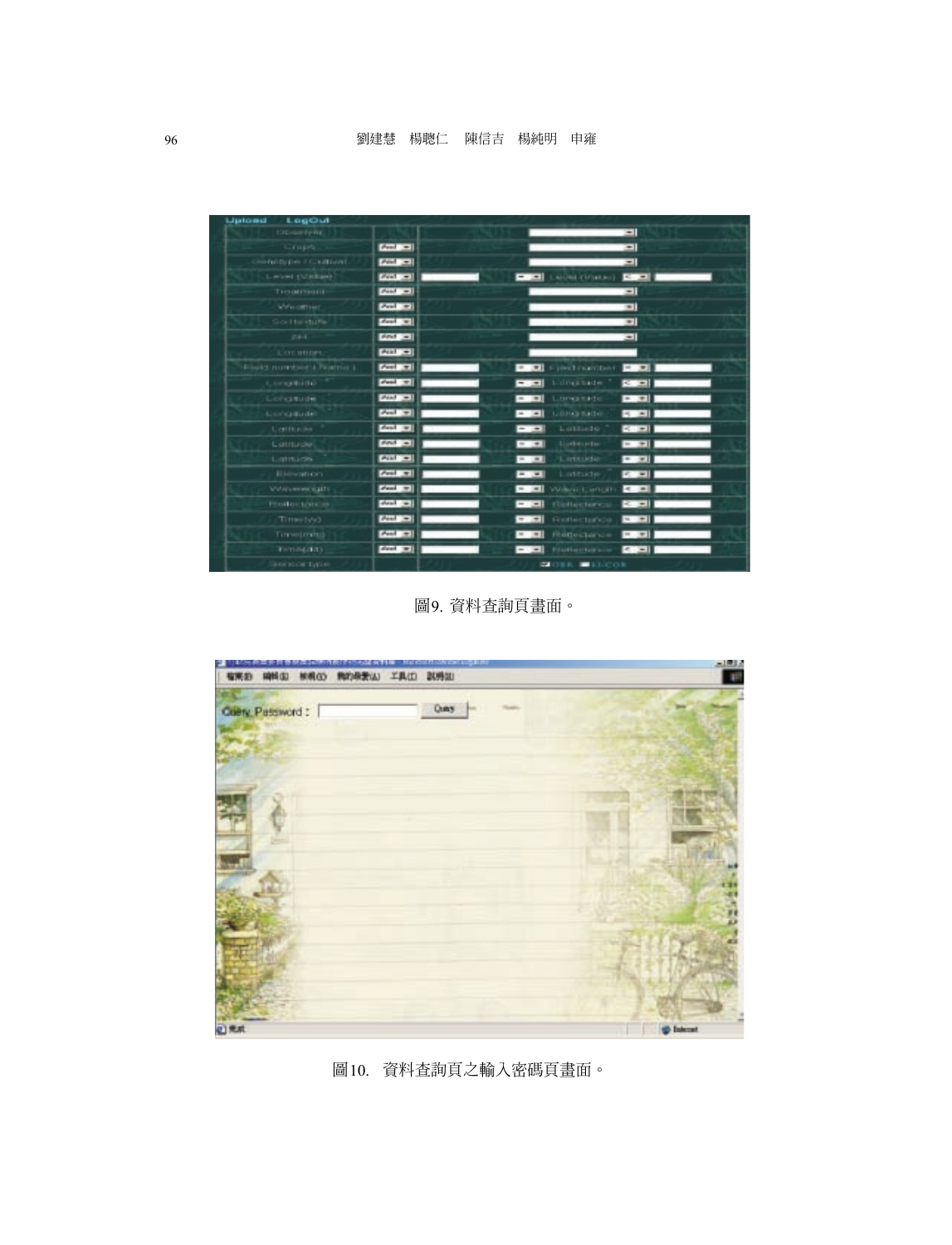| Dissenver 1-<br>Bernotype J Cultivant<br><b>Fourtheoid C</b><br>contractor<br>nowhere?<br>arraniudo <sup>m</sup> 1<br>Lenghode <sup>11</sup><br>Latitude 11<br>Elevation 1<br>Reflections u.s.<br>Terrebrightfü :<br>Sansor type : (FKR)<br>Query <sup>4</sup> Back Export |             | Cises 1:<br>Lawal (Value) :<br>Weather I.<br>pH c<br>Field number   Name   1<br>Longtone <sup>13</sup><br>Earlitude 1.2<br>Latitude <sup>21</sup><br>Wasslength : Wawdength = 340<br>Time (year) :<br>Time (day) 1 |              |
|----------------------------------------------------------------------------------------------------------------------------------------------------------------------------------------------------------------------------------------------------------------------------|-------------|--------------------------------------------------------------------------------------------------------------------------------------------------------------------------------------------------------------------|--------------|
| Observer                                                                                                                                                                                                                                                                   | Waye length | Reflectance                                                                                                                                                                                                        | Sensor type  |
| System                                                                                                                                                                                                                                                                     | 1           | 0.2833                                                                                                                                                                                                             | <b>GER</b>   |
| System                                                                                                                                                                                                                                                                     |             | 0.2333                                                                                                                                                                                                             | <b>CHILE</b> |
| <b>System</b>                                                                                                                                                                                                                                                              | з           | 0.375                                                                                                                                                                                                              | <b>GER</b>   |
| System                                                                                                                                                                                                                                                                     | 4           | 0.4667                                                                                                                                                                                                             | <b>GER</b>   |
| System                                                                                                                                                                                                                                                                     | 5           | 0.625                                                                                                                                                                                                              | <b>GER</b>   |
| System                                                                                                                                                                                                                                                                     | G.          | 0.4                                                                                                                                                                                                                | <b>GER</b>   |
| System                                                                                                                                                                                                                                                                     | y.          | 0.4667                                                                                                                                                                                                             | <b>GER</b>   |
| System                                                                                                                                                                                                                                                                     | 耳           | 0.5333                                                                                                                                                                                                             | <b>GER</b>   |
| System                                                                                                                                                                                                                                                                     | <b>O</b>    | 0.6                                                                                                                                                                                                                | GER          |
| System                                                                                                                                                                                                                                                                     | 10          | 0.6667                                                                                                                                                                                                             | <b>CIER</b>  |
|                                                                                                                                                                                                                                                                            |             |                                                                                                                                                                                                                    |              |

圖11. 查詢資料(所有結果) 畫面。

|           | <b>Show</b><br>Observer    | <b>Manager</b> | <b>Window</b>   | 2укиев               |  |
|-----------|----------------------------|----------------|-----------------|----------------------|--|
|           | Crops                      |                |                 | Sweet potsto/17 ##   |  |
|           | Genotype / Cultiver        |                |                 | TY-2/BANA DE 2 BA    |  |
|           | Level                      |                |                 | 30 / 张               |  |
|           | Treatment                  |                |                 | Leaffolder/相望管子管理    |  |
|           | <b>Weather</b>             |                |                 | four.                |  |
| $14 - 14$ | Photo Type                 |                |                 | <b>Ipp</b>           |  |
|           | Soil texture / pH          |                |                 | CofLE / 中国社区/5.6-6.0 |  |
|           | Location.                  |                |                 | <b>Taichung</b>      |  |
|           | FIRM number(Name)          |                |                 |                      |  |
|           | Field number(Longitude)    |                |                 | $1 - 1$ $1 -$        |  |
|           | Field number(Latitude)     |                |                 | $151.1*$             |  |
|           | Field number(Elevation(m)) |                |                 | ı                    |  |
|           | Tirries                    |                |                 | 22/21/2001 40 110    |  |
|           | Wavelength                 |                |                 |                      |  |
|           | Reflectionce               |                |                 | 0.2833               |  |
|           |                            |                | <b>Remation</b> |                      |  |
|           |                            |                |                 | w.                   |  |
|           |                            |                |                 | - 1                  |  |
|           |                            |                | Frioto.         |                      |  |
|           |                            |                |                 |                      |  |

圖12. 查詢資料(細節資料) 畫面。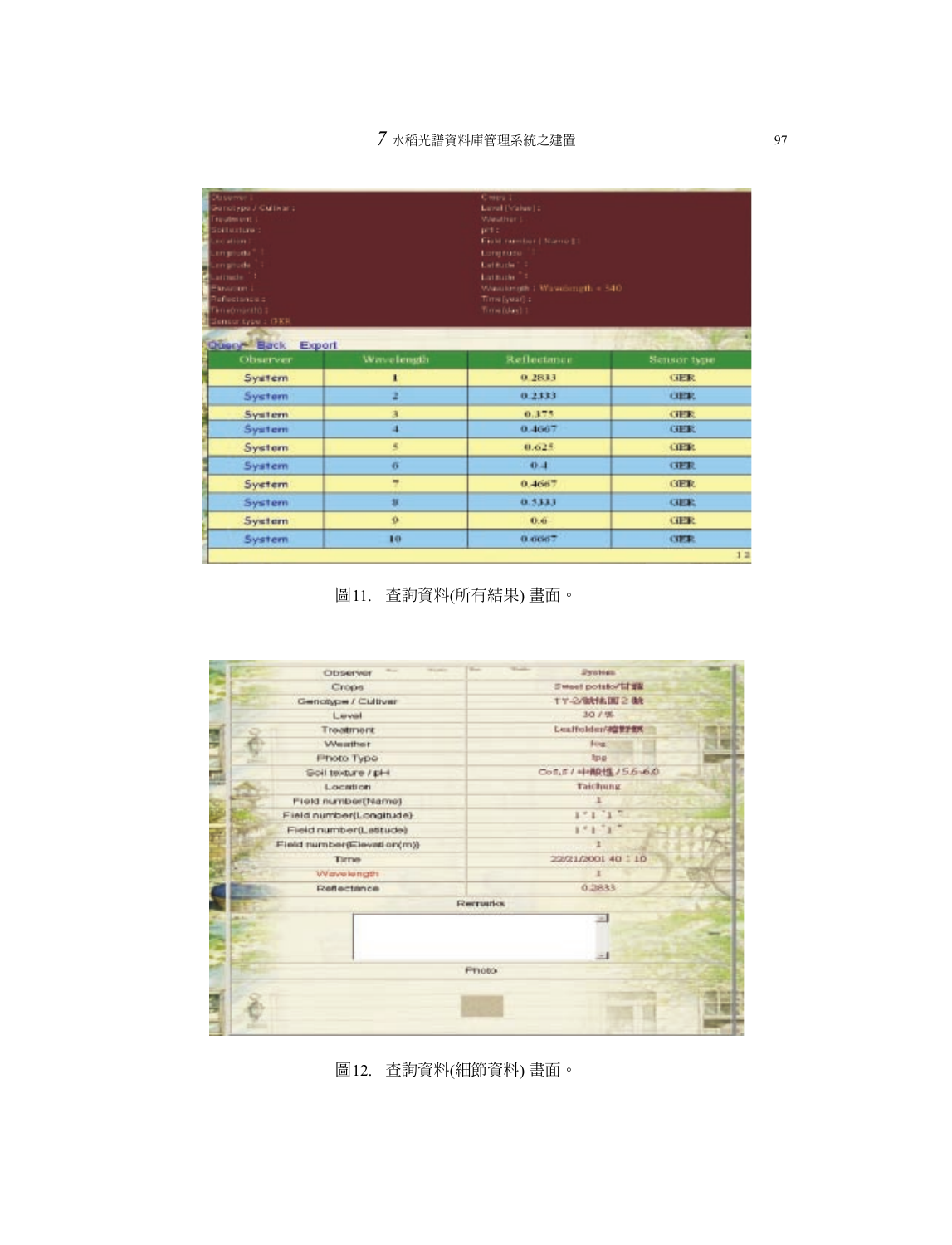

圖13. 匯出資料畫面。

帳號,和角色後新增一個新帳號。

使用者名稱及密碼是系統用來判別登 入的角色、查詢密碼及匯出密碼是用來限 制非資料擁有者任意查詢資料及匯出資 料、E-Mail帳號是用來當非資料擁用有 人查詢資料時、系統予以通知資料擁有人 的通訊帳號。

另外由於系統擁有動態增加資料選項 的功能,所以在圖7這個頁面系統管理者 可以來新增或刪除資料選項。以Crops這 個畫面來說系統管理者可以在Crops欄位 填入欲新增的作物名稱,然後在下方的 Genotype/Cultivar選項欄位使用>>鍵來將 與新作物有關的Genotype/Cultivar選到關 聯區中,然後按下新增鈕即可。

2. 系統使用者

系統使用者登入後可以上傳觀察後得

到的紀錄檔,系統會將所有的資料作平 均,配合屬性欄位填入資料庫,如圖8所 示。

續上段說明的Crops資料選項建立時 的關聯特性就是在這個地方顯示出來,當 選則某一個Crops時下方Genotype/Cultivar 選項只會顯示跟作物相關的資料選項而不 會出現其他無關的選項。

接著的功能由於和一般使用者相同, 所以在下段說明之。

#### 3.一般使用者及系統使用者

如圖9查詢畫面式系統用來查詢建立 的資料。選定查詢條件例如 1500<Wavelength< 1550則系統會將符合條 件的資料顯示出來,系統預設只是會列出 系統登入者符合查詢條件的資料。

當系統登入者查詢的資料非本身所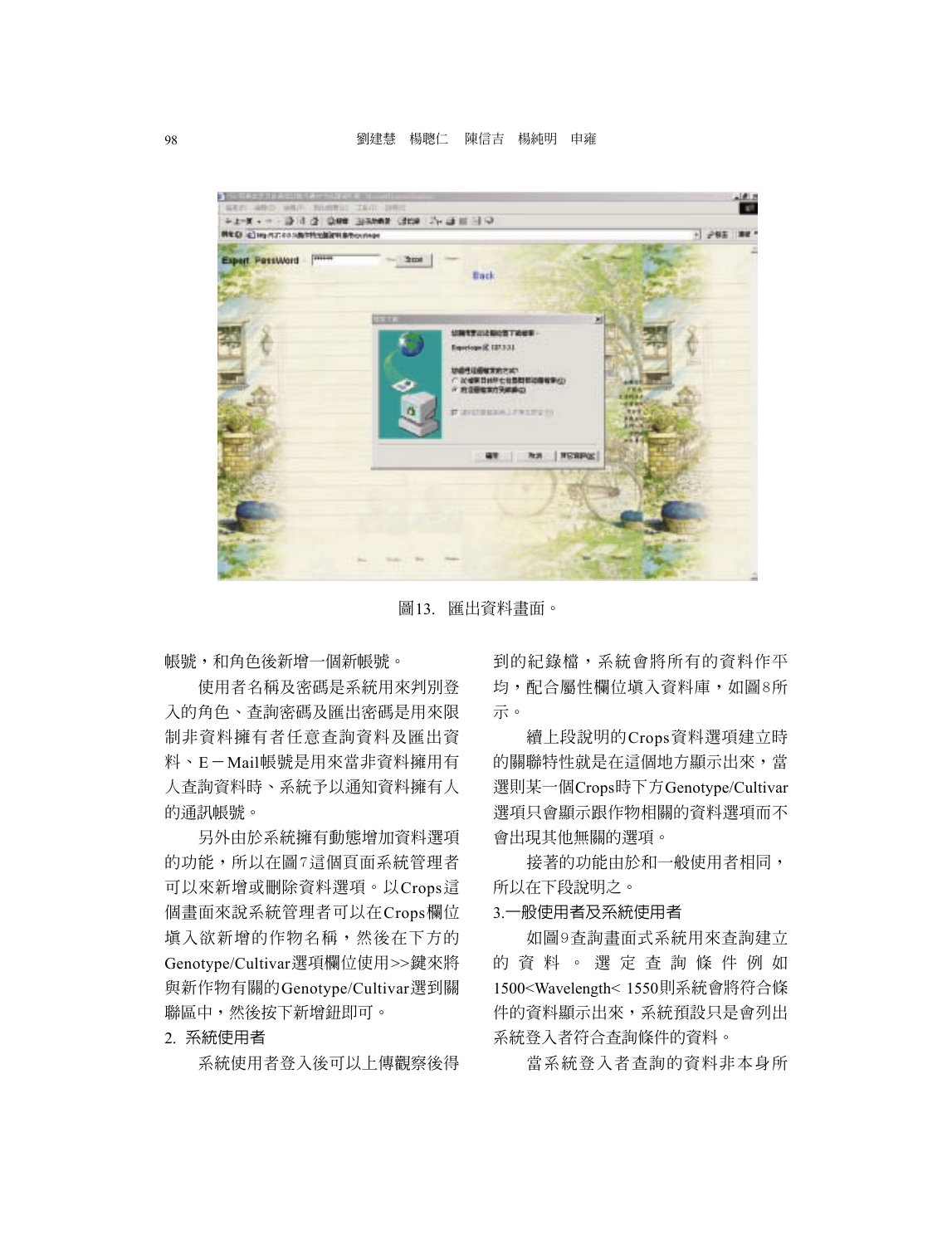有,則系統就會要求其輸入查詢密碼(帳號 新增頁的查詢密碼欄位)(如圖10)。

如果密碼正確系統就會顯示出所要查 詢的資料並會E-Mail(帳號新增頁的E- Mail欄位)跟資料擁有人通知。

查詢的結果顯示出來時,這個顯示結 果頁上方(圖11)也會出現在查詢頁所選擇 的條件式,以提醒使用者,使用者也可以 點選某一列來關看資料細節(圖12)。

使用者可以將資料下載保存在自己的 主機上,但是當使用者下載的資料不是屬 於自身的資料時需要通過資料擁有者的匯 出密碼(帳號新增頁的匯出密碼欄位)驗證 後才可以將資料匯出(圖13)。

總言之,本研究旨在介紹近地面水稻 光譜資料庫系統之建置。結果完成下列工 作:

- 1. 近地面水稻光譜資料庫管理系統架構: 主從架構,適合2-Tier或3-Tier。
- 2. 近地面水稻光譜資料庫管理系統初步功 能:包括系統管理、資料新增/刪除以 及資料查詢。

由於近地面水稻光譜資料庫系統, 旨 在藉由建立此基礎光譜資料庫,使得成為 精準農業中之關鍵資料庫,用以支援不同 後續水稻精準管理應用。因此後續工作則 著眼於

- 1. 維護近地面水稻光譜資料庫管理系統運 作:透過計劃中人員之使用反映,對系 統軟體之維護,使其正常運作。
- 2. 修正子計劃所需求之應用功能:透過需 求會議,使用HTML+ASP plus設計的工 具,修改程式並除錯之,以符合子計劃 人員之要求。
- 1. 曾守正。1998。資料庫系統之理論與 實務。儒林圖書有限公司。
- 2. 吳啟南、蕭國鑫、陳大科、廖子毅、 劉治中。2000。遙測與資訊技術應用 於精準農業的先驅試驗。112-126。水 稻精準農業(耕)體系之研究(楊純明,林 俊義主編),行政院農委會農業試驗所 出版,台中縣霧峰鄉。
- 3. 劉振榮、陳哲俊、林唐煌。2000。遙 測科技在精準農業之應用-遙測水稻種 植分布之實例。水稻精準農業(耕)體系 之研究(楊純明,林俊義主編。80-92。 行政院農委會農業試驗所出版,台中 縣霧峰鄉。
- 4. 陳哲俊、楊金江、陳珠燕、張彬、徐 滄淇、劉建慧、王宏碁。1995。利用 衛星影像資料改進稻作種植面積自動 估測及生育查報計劃。國立中央大學 太空及遙測研究中心研究計劃報告。
- 5. Goel N. S. 1989. Inversion of canopy reflectance models for estimation of biophysical parameters from reflectance data. p.205-251. In:Theory and Applications of Optical Remote Sensing, John Wiley & Sons, New York.
- 6. Myneni R. B., G. Asrar, and E. T. Kanemasu. 1989. The theory of photon transport in leaf canopies. p.142-204. In:Theory and Applications of Optical Remote Sensing, John Wiley & Sons, New York.
- 7. Su, M.-R. and C.-M. Yang. 1999. Estimation of rice growth from reflectance spectra of vegetative cover. J. Photogram. Remote Sens. 4(4):13-23.

# **肆、引用文獻**